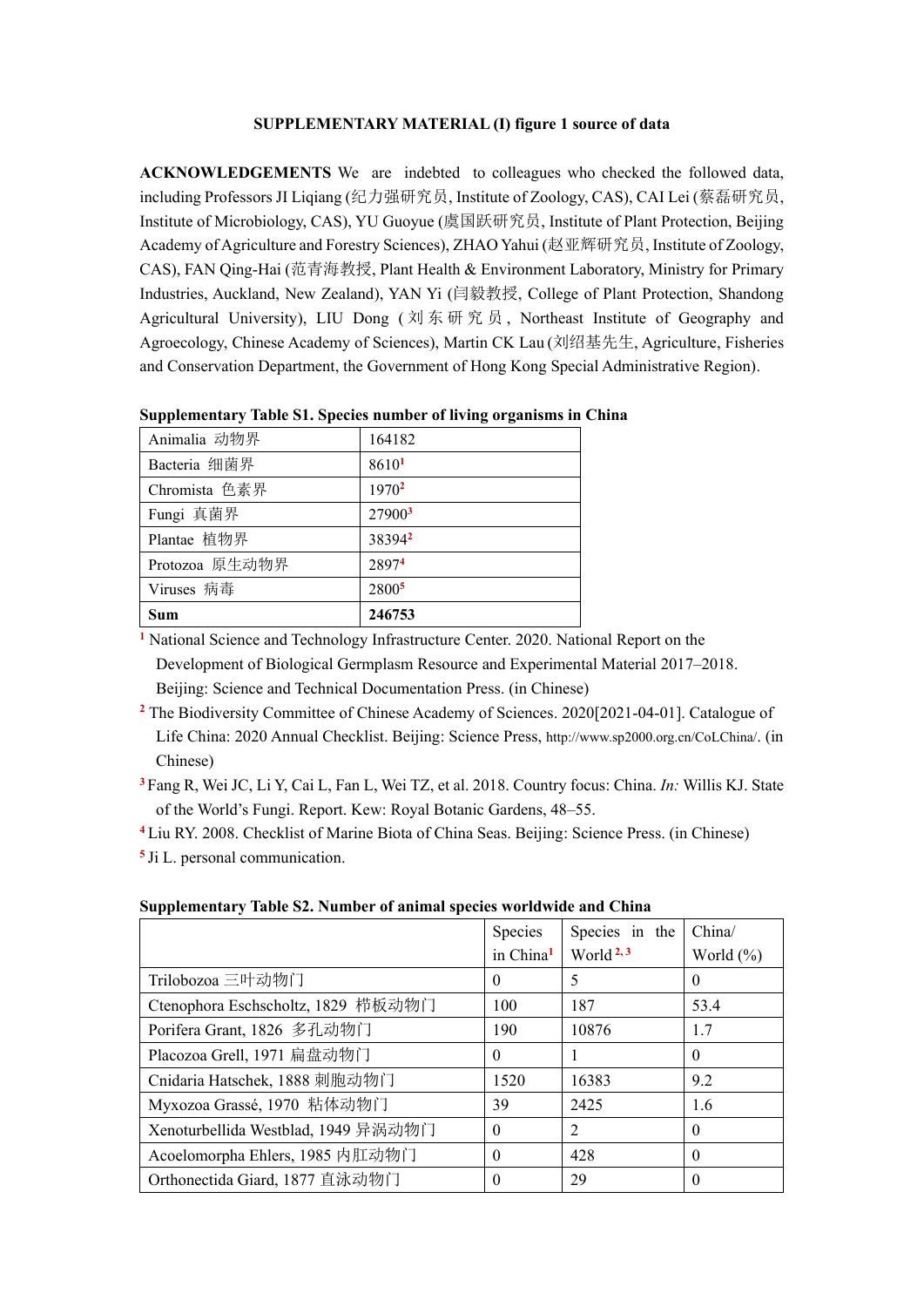| Rhombozoa van Beneden, 1876 菱形动物门             | $\mathbf{0}$     | 107            | $\mathbf{0}$     |
|-----------------------------------------------|------------------|----------------|------------------|
| Cephalochordata Owen, 1846 头索动物亚门             | $\overline{4}$   | 33             | 12.1             |
| Tunicata Lamarck, 1816 被囊动物门                  | 139              | 2804           | 4.9              |
| Craniata Linnaeus, 1758 有头动物门                 | 8214             | 85432          | 9.6              |
| Echinodermata 棘皮动物门                           | 588              | 20550          | 2.8              |
| Hemichordata Bateson, 1885 半索动物门              | 7                | 126            | 5.5              |
| Chaetognatha Leuckart 1854 毛颚动物门              | 41               | 186            | 22.0             |
| Nematoda Cobb, 1932 线虫动物门                     | 655              | 25043          | 2.6              |
| Nematomorpha Vejdovsky, 1886 线形动物门            | $\boldsymbol{0}$ | 354            | $\boldsymbol{0}$ |
| Tardigrada Doyère, 1840 缓步动物门                 | 42               | 1335           | 3.1              |
| Onychophora Grube, 1853 有爪动物门                 | $\boldsymbol{0}$ | 187            | $\boldsymbol{0}$ |
| Arthropoda von Siebold, 1848 节肢动物门            | 141388           | 1302809        | 10.7             |
| Priapulida Théel, 1906 鳃曳动物门                  | $\overline{2}$   | 20             | 10               |
| Loricifera Kristensen, 1983 铠甲动物门             | $\boldsymbol{0}$ | 30             | $\mathbf{0}$     |
| Kinorhyncha Reinhard, 1881 动吻动物门              | 10               | 196            | 5.1              |
| Bryozoa Ehrenberg, 1831 苔藓动物门                 | 568              | 11474          | 4.9              |
| Entoprocta Nitsche 1869 内肛动物门                 | 9                | 172            | 5.2              |
| Cycliophora Funch & Kristensen, 1995 环口动物     | $\boldsymbol{0}$ | $\overline{2}$ | $\boldsymbol{0}$ |
| ГÎ                                            |                  |                |                  |
| Annelida Lamarck, 1809 环节动物门                  | 1470             | 17426          | 8.4              |
| Spincula Rafinesque, 1814 星虫动物门               | 44               | 147            | 29.9             |
| Echiura Newby, 1940 螠虫动物门                     | 12               | 198            | 6.0              |
| Mollusca Linnaeus, 1758 软体动物门                 | 6414             | 118061         | 5.4              |
| Nemertea Schultze, 1851 纽形动物门                 | 74               | 1358           | 5.4              |
| Brachiopoda Duméril, 1806 腕足动物门               | 8                | 7390           | 0.1              |
| Phoronida Hatschek, 1888 帚虫动物门                | $\overline{4}$   | 16             | 25.0             |
| Gastrotricha Metschnikoff, 1864 腹毛动物门         | $\boldsymbol{0}$ | 794            | $\boldsymbol{0}$ |
| Platyhelminthes Gegenbaur, 1859 扁形动物门         | 1800             | 29488          | 6.1              |
| Gnathostomulida Riedl, 1969 颚口动物门             | $\boldsymbol{0}$ | 97             | $\mathbf{0}$     |
| Micrognathozoa Kristensen & Funch, 2000 微颚动物门 | $\theta$         | 1              | $\mathbf{0}$     |
| Rotifera Cuvier, 1817 轮形动物门                   | 800              | 2049           | 39.0             |
| Acanthocephala Koelreuther, 1771 棘头动物门        | 40               | 1199           | 3.3              |
| Sum                                           | 164182           | 1659420        | 9.7              |

**<sup>1</sup>**Liu RY. 2008. Checklist of Marine Biota of China Seas. Beijing: Science Press, 1267. (in Chinese)

**<sup>2</sup>**Edgecombe GD, Giribet G, Dunn CW, Hejnol A, Kristensen RM, Neves RC, et al. 2011. Higherlevel metazoan relationships: recent progress and remaining questions. *Organisms Diversity & Evolution*, **11**(2): 151–172.

**<sup>3</sup>**Zhang ZQ. 2013. Animal biodiversity: an outline of higher-level classification and survey of taxonomic richness (Addenda 2013). *Zootaxa*, **3703**: 1–82.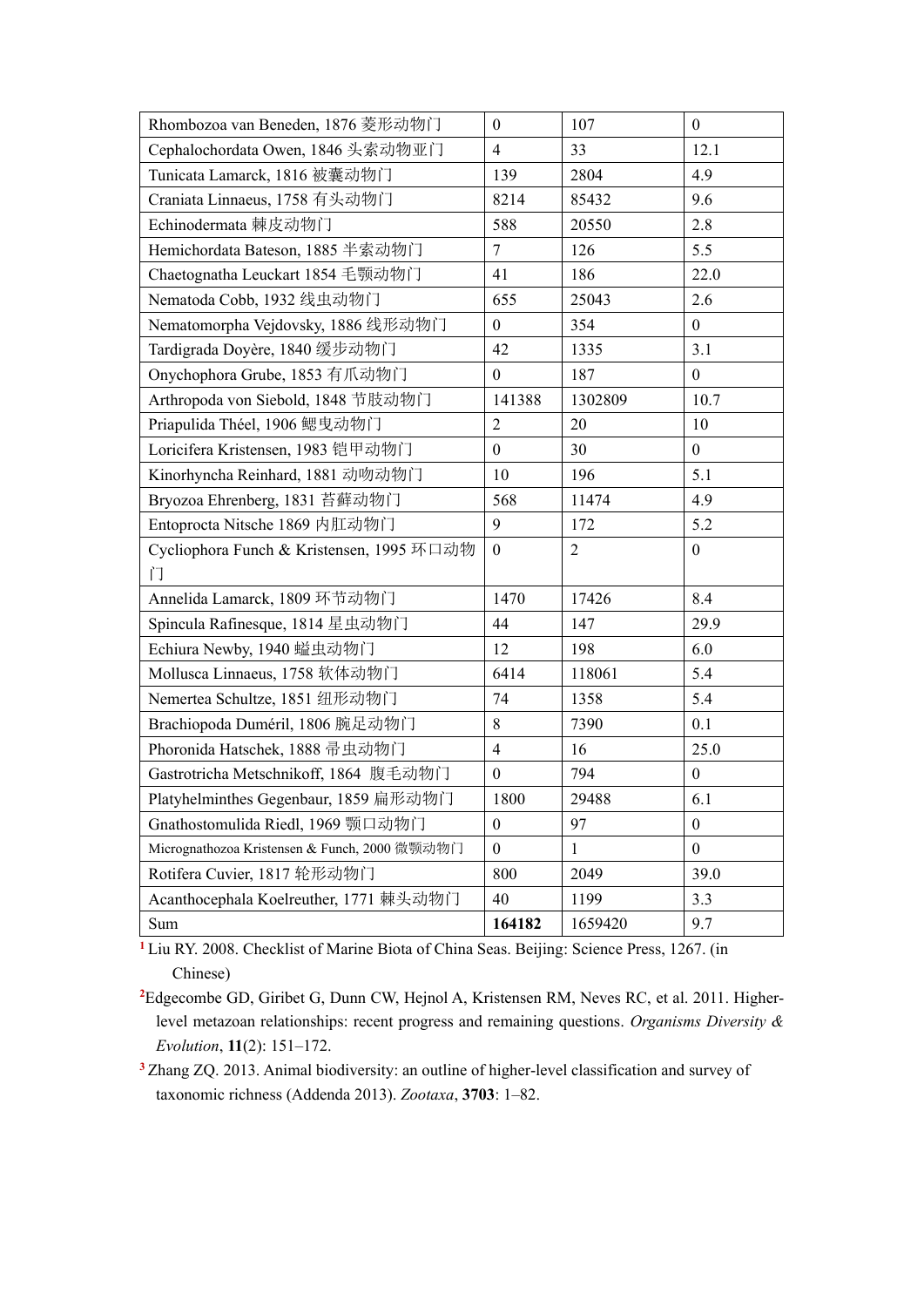|                              | Species          | $1$ Species in the | China/World %    |
|------------------------------|------------------|--------------------|------------------|
|                              | in China         | World              |                  |
| Subphylum Chelicerata 有螯动物亚门 |                  |                    |                  |
| Class Pycnogonida 海蜘蛛纲       | 10               | 1335               | 0.7              |
| Class Arachnida 蛛形纲          |                  |                    |                  |
| Order Opiliones 盲蛛目          | 118              | 6534               | 1.8              |
| Order Scorpiones 蝎目          | 61               | 2654               | 2.2              |
| Order Solifugae 避日目          | 18               | 1188               | 1.5              |
| Order Pseudoscorpiones 拟蝎目   | 110              | 3903               | 2.8              |
| Order Palpigradi 须肢目         | $\mathbf{1}$     | 115                | 0.8              |
| Order Ricinulei 僧帽目          | $\boldsymbol{0}$ | 81                 | $\boldsymbol{0}$ |
| Order Opilioacarida 节腹螨目     | $\boldsymbol{0}$ | 35                 | $\boldsymbol{0}$ |
| Order Holothyrida 巨螨目        | $\boldsymbol{0}$ | 27                 | $\boldsymbol{0}$ |
| Order Ixodida 蜱目             | 125              | 892                | 14.0             |
| Order Mesostigmata 中气门目      | 1178             | 11419              | 10.3             |
| Order Trombidiformes 恙螨目     | 1887             | 25766              | 7.3              |
| Order Scarcoptiformes 疥螨目    | 805              | 16173              | 4.9              |
| Order Araneae 蜘蛛目            | 5249             | 49853              | 10.5             |
| Order Amblypygi 无鞭目          | $\boldsymbol{0}$ | 205                | $\boldsymbol{0}$ |
| Order Thelyphonida 鞭蝎目       | $\boldsymbol{0}$ | 110                | $\boldsymbol{0}$ |
| Order Schizomida 裂盾目         | $\overline{4}$   | 317                | 12.9             |
| Order Uropygi 有鞭目            | $\overline{7}$   | 120                | 5.8              |
| Subphylum Myriapoda 多足亚门     |                  |                    |                  |
| Class Chilopoda 唇足纲          | 97               | 3112               | 3.1              |
| Class Symphyla 综合纲           | $\overline{4}$   | 204                | 1.9              |
| Class Pauropoda 少足纲          | 49               | 846                | 5.8              |
| Class Diplopoda 倍足纲          | 457              | 7837               | 5.8              |
| Subphylum Crustacea 甲壳亚门     | 6645             | 67735              | 9.8              |
| Subphylum Hexapoda 六足亚门      |                  |                    |                  |
| Class Collembola 弹尾目         | 584              | 8163               | 7.2              |
| Class Protura 原尾目            | 254              | 816                | 31.1             |
| Class Diplura 双尾目            | 52               | 936                | 5.5              |
| Class Insecta 昆虫纲            |                  |                    |                  |
| Order Archaeognatha 石蛃目      | 27               | 506                | 5.3              |
| Order Zygentoma 衣鱼目          | 5                | 554                | 0.9              |
| Order Ephemeroptera 蜉蝣目      | 385              | 3124               | 12.3             |
| Order Odonata 蜻蜓目            | 834              | 6042               | 13.8             |
| Order Orthoptera 直翅目         | 4026             | 23830              | 16.9             |
| Order Phasmida 竹节虫目          | 477              | 3046               | 15.6             |
| Order Embioptera 纺足目         | $\,8\,$          | 457                | 1.8              |
| Order Grylloblattodea 蛩蠊目    | $\boldsymbol{2}$ | 32                 | 6.2              |
| Order Mantophasmatodea 竹节虫目  | $\boldsymbol{0}$ | 17                 | $\boldsymbol{0}$ |

## **Supplementary Table S3. Number of Arthropoda species worldwide and China**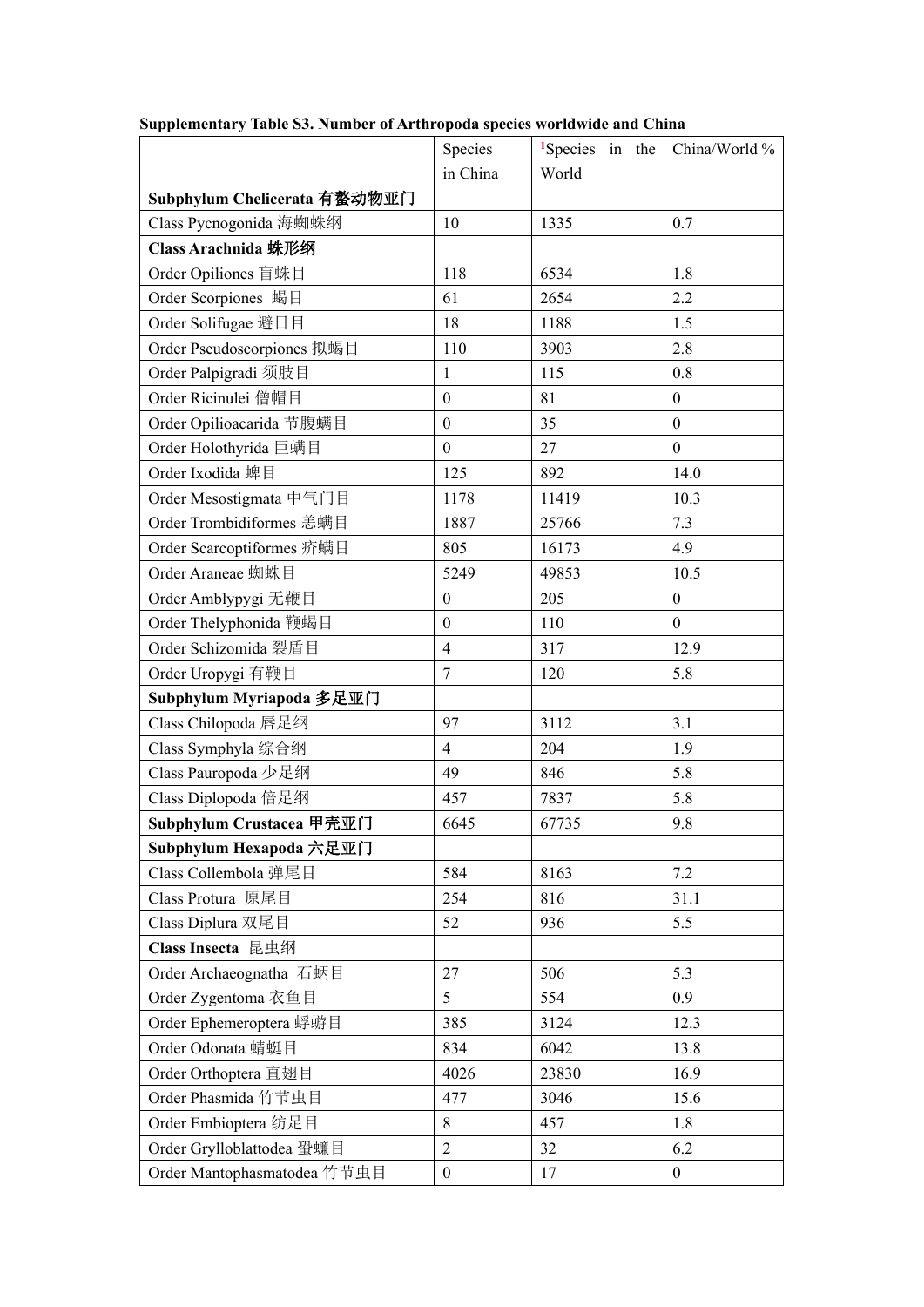| Order Plecoptera 襀翅目    | 801    | 3713    | 21.6 |
|-------------------------|--------|---------|------|
| Order Dermaptera 革翅目    | 308    | 1933    | 15.9 |
| Order Zoraptera 缺翅目     | 5      | 36      | 13.9 |
| Order Mantodea 螳螂目      | 192    | 2425    | 7.9  |
| Order Blattodea 蜚蠊目     | 1077   | 7570    | 14.2 |
| Order Psocoptera 啮虫目    | 1702   | 5611    | 30.3 |
| Order Phthiraptera 虱目   | 1011   | 5135    | 19.7 |
| Order Thysanoptera 缨翅目  | 763    | 5938    | 12.8 |
| Order Hemiptera 半翅目     | 14627  | 102183  | 12.2 |
| Order Hymenoptera 膜翅目   | 15807  | 153088  | 10.3 |
| Order Strepsiptera 捻翅目  | 28     | 613     | 4.6  |
| Order Coleoptera 鞘翅目    | 35489  | 389487  | 9.1  |
| Order Neuroptera 脉翅目    | 865    | 5468    | 15.8 |
| Order Megaloptera 广翅目   | 139    | 359     | 38.7 |
| Order Raphidioptera 蛇蛉目 | 39     | 184     | 21.2 |
| Order Trichoptera 毛翅目   | 1312   | 14548   | 9.0  |
| Order Lepidoptera 鳞翅目   | 24378  | 158423  | 15.4 |
| Order Diptera 双翅目       | 18349  | 156774  | 11.7 |
| Order Siphonaptera 蚤目   | 709    | 2082    | 34.0 |
| Order Mecoptera 长翅目     | 308    | 400     | 77.0 |
| Sum                     | 141388 | 1275963 | 11.0 |

**<sup>1</sup>**Zhang ZQ. 2013. Animal biodiversity: an outline of higher-level classification and survey of taxonomic richness (Addenda 2013). *Zootaxa*, **3703**: 1–82.

|                             | Species           | Species            | in<br>the | China/World % |
|-----------------------------|-------------------|--------------------|-----------|---------------|
|                             | in China          | World              |           |               |
| Superclass Pisces 鱼总纲       | $5032^2$          | 348471             |           | 14.4          |
| Class Myxini 盲鳗纲            |                   |                    |           |               |
| Class Cephalaspidomorphi 头甲 |                   |                    |           |               |
| 纲                           |                   |                    |           |               |
| Class Chondrichthyes 软骨鱼纲   |                   |                    |           |               |
| Class Sarcopterygii 肉鳍鱼纲    |                   |                    |           |               |
| Class Actinopterygii 辐鳍鱼纲   |                   |                    |           |               |
| Class Amphibia 两栖纲          | $515^3$           | 84474              |           | 6.0           |
| Class Reptilia 爬行纲          | $511^3$           | 11600 <sup>5</sup> |           | 4.4           |
| Class Aves 鸟纲               | 1470 <sup>6</sup> | 10634 <sup>6</sup> |           | 13.8          |
| Class Mammalia 哺乳纲          | 6867              | 6450 <sup>8</sup>  |           | 10.6          |
| Sum 小计                      | 8214              | 71978              |           | 11.4          |

## **Supplementary Table S4. Number of Craniata species worldwide and China**

**<sup>1</sup>** Froese R, Pauly D. 2022[2022-02-25]. FishBase. World Wide Web Electronic Publication. https://www.fishbase.org.